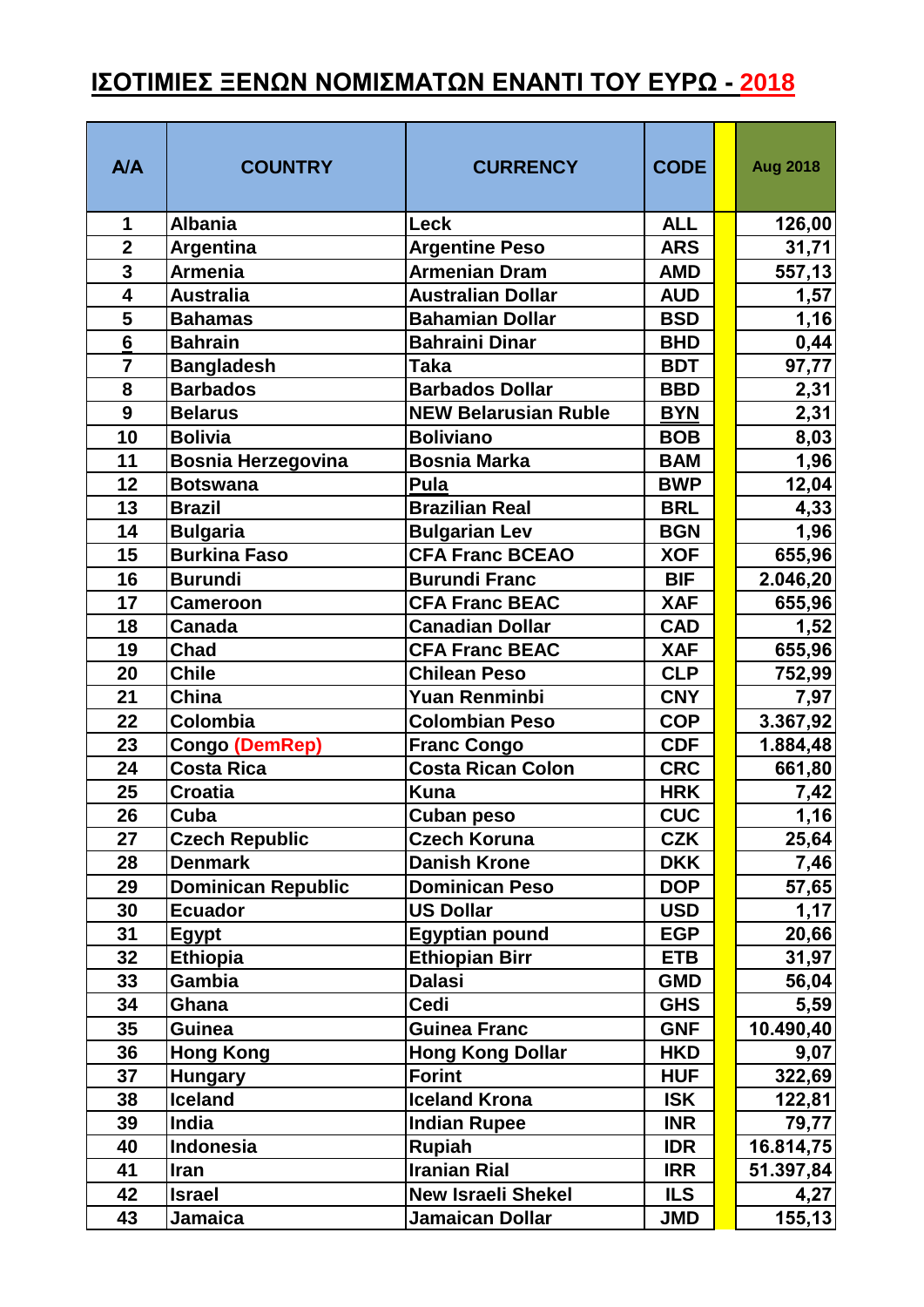| <b>A/A</b> | <b>COUNTRY</b>                      | <b>CURRENCY</b>                        | <b>CODE</b>              | <b>Aug 2018</b> |
|------------|-------------------------------------|----------------------------------------|--------------------------|-----------------|
| 44         | Japan                               | <b>Japanese Yen</b>                    | <b>JPY</b>               | 129,54          |
| 45         | Jordan                              | <b>Jordanian Dinar</b>                 | <b>JOD</b>               | 0,83            |
| 46         | <b>Kazakhstan</b>                   | <b>Tenge</b>                           | <b>KZT</b>               | 403,72          |
| 47         | Kenya                               | <b>Kenyan Shilling</b>                 | <b>KES</b>               | 116,79          |
| 48         | <b>Kuwait</b>                       | <b>Kuwaiti Dinar</b>                   | <b>KWD</b>               | 0,35            |
| 49         | Lebanon                             | <b>Lebanese Pound</b>                  | <b>LBP</b>               | 1.749,49        |
| 50         | Libya                               | <b>Libyan Dinar</b>                    | <b>LYD</b>               | 1,59            |
| 51         | <b>Madagascar</b>                   | <b>Malagasy Franc</b>                  | <b>MGA</b>               | 3.888,74        |
| 52         | <b>Malawi</b>                       | <b>Kwacha</b>                          | <b>MWK</b>               | 847,10          |
| 53         | <b>Malaysia</b>                     | <b>Malaysian Ringgit</b>               | <b>MYR</b>               | 4,74            |
| 54         | <b>Maldive Is.</b>                  | <b>Rufiyaa</b>                         | <b>MVR</b>               | 17,85           |
| 55         | <b>Mauritania</b>                   | Ouguiya                                | <b>MRO</b>               | 411,20          |
| 56         | <b>Mauritius</b>                    | <b>Maur Rupee</b>                      | <b>MUR</b>               | 39,85           |
| 57         | <b>Mexico</b>                       | <b>Mexican Peso</b>                    | <b>MXN</b>               | 21,74           |
| 58         | Moldova                             | <b>Moldovan Leu</b>                    | <b>MDL</b>               | 19,49           |
| 59         | <b>Mongolia</b>                     | <b>Tugrik</b>                          | <b>MNT</b>               | 2.876,35        |
| 60         | <b>Morocco</b>                      | Moroccan Dirham                        | <b>MAD</b>               | 11,04           |
| 61         | <b>Mozambique</b>                   | <b>Meticai</b>                         | <b>MZN</b>               | 68,16           |
| 62         | <b>Namibia</b>                      | <b>Namibian Dollar</b>                 | <b>NAD</b>               | 15,38           |
| 63         | <b>Nepal</b>                        | <b>Nepalese Rupee</b>                  | <b>NPR</b>               | 128,39          |
| 64         | <b>New Zealand</b>                  | <b>New Zealand Dollar</b>              | <b>NZD</b>               | 1,71            |
| 65         | <b>Nicaragua</b>                    | <b>Cordoba Oro</b>                     | <b>NIO</b>               | 36,79           |
| 66         | <b>Niger Rep</b>                    | <b>CFA Franc BCEAO</b>                 | <b>XOF</b>               | 655,96          |
| 67         | <b>Nigeria</b>                      | <b>Naira</b>                           | <b>NGN</b>               | 421,72          |
| 68         | <b>Norway</b>                       | <b>Norwegian Krone</b>                 | <b>NOK</b>               | 9,47            |
| 69         | Oman                                | <b>Rial Omani</b>                      | <b>OMR</b>               | 0,45            |
| 70         | <b>Pakistan</b>                     | <b>Pakistan Rupee</b>                  | <b>PKR</b>               | 149,51          |
| 71<br>72   | Panama                              | <b>Balboa</b><br><b>Nuevo Sol</b>      | <b>PAB</b><br><b>PEN</b> | 1,16            |
| 73         | Peru                                |                                        | <b>PHP</b>               | 3,78            |
| 74         | <b>Philippines</b><br><b>Poland</b> | <b>Philippine Peso</b><br><b>Zloty</b> | <b>PLN</b>               | 61,88<br>4,29   |
| 75         | Qatar                               | <b>Qatari Riyal</b>                    | QAR                      | 4,24            |
| 76         | Romania                             | <b>New Leu</b>                         | <b>RON</b>               | 4,64            |
| 77         | <b>Russia</b>                       | <b>Russian Ruble</b>                   | <b>RUB</b>               | 73,00           |
| 78         | Rwanda                              | <b>Rwanda Franc</b>                    | <b>RWF</b>               | 1.021,40        |
| 79         | Saudi Arabia                        | <b>Saudi Riyal</b>                     | <b>SAR</b>               | 4,34            |
| 80         | <b>Senegal</b>                      | <b>CFA Franc BCEAO</b>                 | <b>XOF</b>               | 655,96          |
| 81         | <b>Serbia</b>                       | <b>Dinar</b>                           | <b>RSD</b>               | 119,18          |
| 82         | <b>Seychelles</b>                   | <b>Seychelles Rupee</b>                | <b>SCR</b>               | 15,82           |
| 83         | <b>Sierra Leone</b>                 | Leone                                  | <b>SLL</b>               | 9.281,02        |
| 84         | <b>Singapore</b>                    | <b>Singapore Dollar</b>                | <b>SGD</b>               | 1,58            |
| 85         | <b>South Africa</b>                 | Rand                                   | <b>ZAR</b>               | 15,39           |
| 86         | <b>South Korea</b>                  | Won                                    | <b>KRW</b>               | 1.296,50        |
| 87         | Sri Lanka                           | <b>Sri Lanka Rupee</b>                 | <b>LKR</b>               | 186,48          |
| 88         | <b>Sudan Rep</b>                    | <b>Sudanise Pound</b>                  | <b>SDG</b>               | 21,08           |